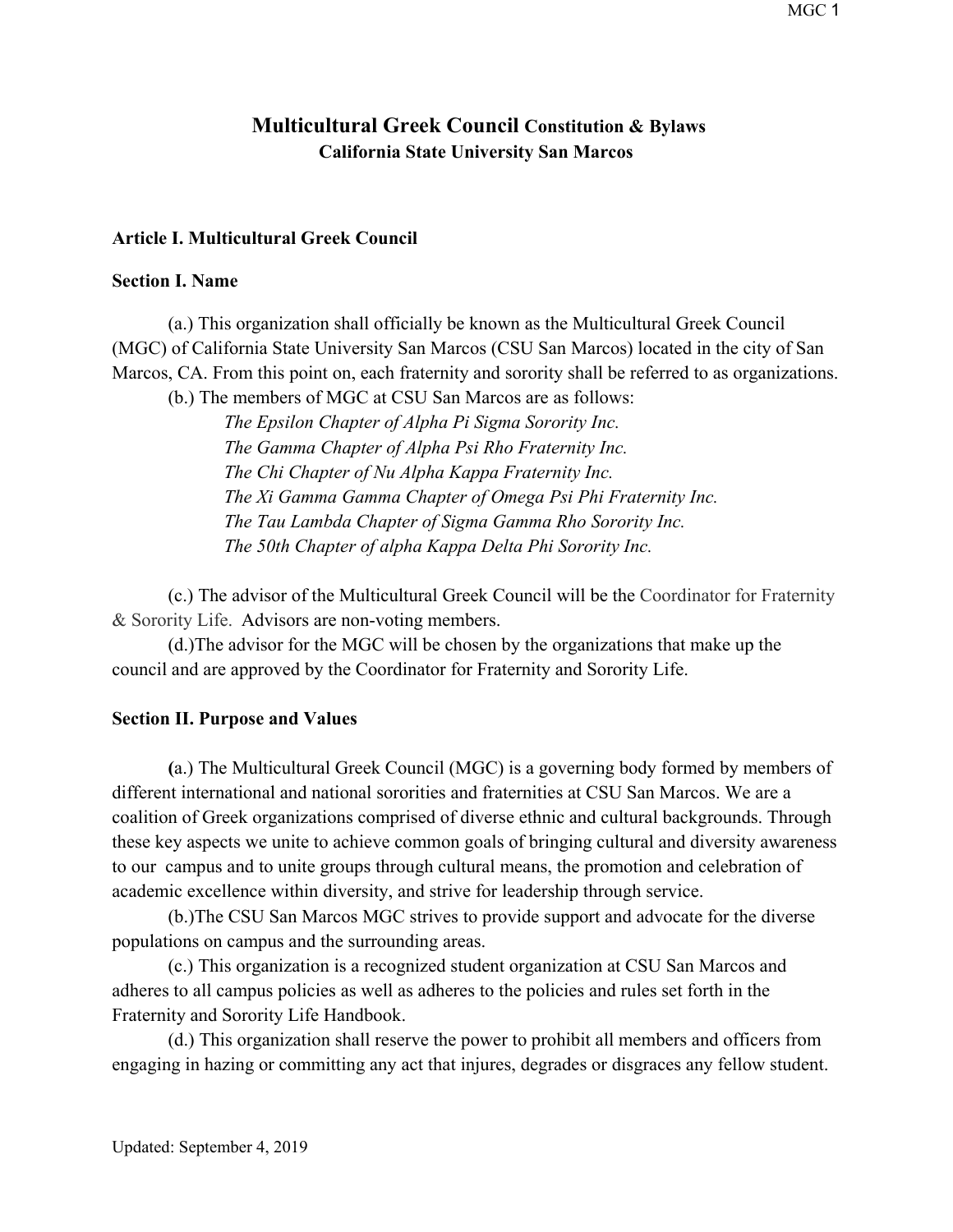(e.) This organization will follow all the principles set forth by the pillars of the Greek Leadership Community. Any decisions made by the MGC shall not contradict any of the established rules or principles set forth by the Greek Leadership Council.

# **Article II. Membership**

### **Section I. Qualifications for Full Membership**

(a.) Membership in the organization shall be open to all those who are regularly enrolled at CSU San Marcos. Each member has equal rights and privileges.

(b.) Must be a recognized Greek-letter organization at CSU San Marcos.

(c.) Must be in full adherence to the constitution of the CSU San Marcos MGC.

(d.) Must participate in MGC sponsored community service projects.

(e.) Must facilitate at least one community service project per academic year.

(f.) Must be a chartered student organization on campus.

(g.) Any organization in process of being recognized will be entitled to have an opinion on matters affecting the MGC, but shall not be able to vote. They will receive a provisional status where they will be granted some privileges of the MGC, but not all. This provisional status will be changed once said organization is chartered and/or recognized.

(h.) At least one representative per organization must be present at all MGC meetings unless excused or be required to pay \$5 fine for every missed meeting. Fines will automatically be added to MGC dues.

(i.) Dues must be paid in full by November  $30<sup>th</sup>$  and March  $30<sup>th</sup>$  to maintain full voting privileges.

(j.) Only two excused absences at MGC meetings per organization is allowed. It is highly suggested that arrangements be made within the respective organizations to have a member present at the meetings. If the amount of absences exceeds more than two absences, this will result in the loss of voting privileges for the entire semester which will be enforced. All absences need to be reported to VP Communications.

## **Section II. Recruitment**

- I. New Member Eligibility
	- a. A potential new member (also known as a prospect, interest, rushee, PNM) can only be offered membership into a colony or chapter if the individual meets eligibility requirements as outlined in the Fraternity & Sorority Handbook.
	- b. Any student who intends on participating in the recruitment process of any fraternity or sorority must have a minimum 2.5 cumulative GPA. This requirement is verified by Student Life & Leadership. Any student who does not meet this minimum 2.5 GPA requirement is not permitted to go through recruitment and may not receive an invitation or bid from any fraternity or sorority with the exception of NPC sororities that determine their organization's minimum GPA.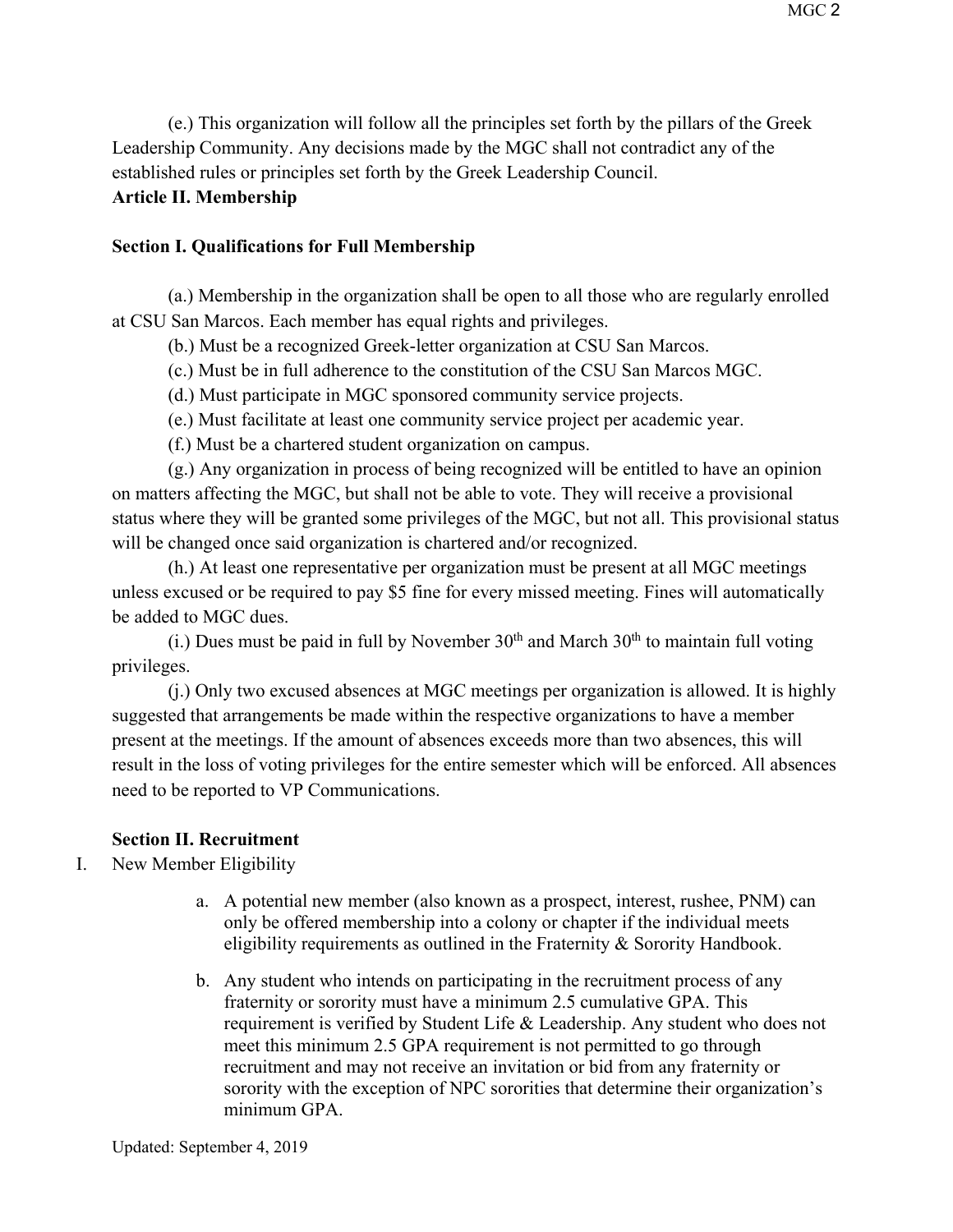- c. In order to be eligible for membership, a student must have 12 college units completed. Transferred college units and AP credit can meet this requirement. Students must be currently enrolled in at least 6 units at CSUSM, but cannot be enrolled through Extended Studies/Open University.
- d. Any student who intends on participating in the recruitment process of any fraternity or sorority must be in good standing with the Dean of Student's office (academic dishonesty, conduct, etc.).
- e. Each potential new member must submit a registration form to have eligibility verified. No bids may be issued by a chapter/colony without Student Life & Leadership eligibility verification prior.
- II. New Chapter Support
	- a. In the event of a new organization joining the community, the following efforts will be agreed upon to support the growth and development of this group(s).
		- i. If interested, the Coordinator of Fraternity & Sorority Life will coordinate with chapters to have members from the colony's headquarters staff and/or volunteers attend recruitment events of the current chapter's for the purpose of gaining insight of the set-up and structure of these events for the following recruitment cycle. These individuals purpose is only to observe, as such, they shall not participate or disrupt the recruitment event in any way. Questions and/or concerns shall be addressed by the chapter to the Coordinator of Fraternity & Sorority Life immediately.
		- ii. Other methods of support may be discussed and/or voted upon as needed.

#### III. Chapters

- a. All recruitment event information (dates, times, locations) will be due the first week of August (prior to Recruitment) and January (prior to Recruitment) to the respective Vice President of Recruitment. Any changes that are made must be communicated through Greek Leadership Council and Coordinator of Fraternity & Sorority Life. Chapters/Colonies who do not provide this information by the specified date will not be included in Greek Leadership Council recruitment advertisement/promotion.
- b. No chapter/colony shall promise a bid to any potential new member from the first day of school to the set bid day, established by recruitment committee.
- c. No chapter/colony may distribute bids prior to FSL checking aforementioned eligibility requirements.
- d. Alcohol will not be served at events open to potential new members during the recruitment period.
- e. FSL Coordinator may attend any scheduled recruitment event.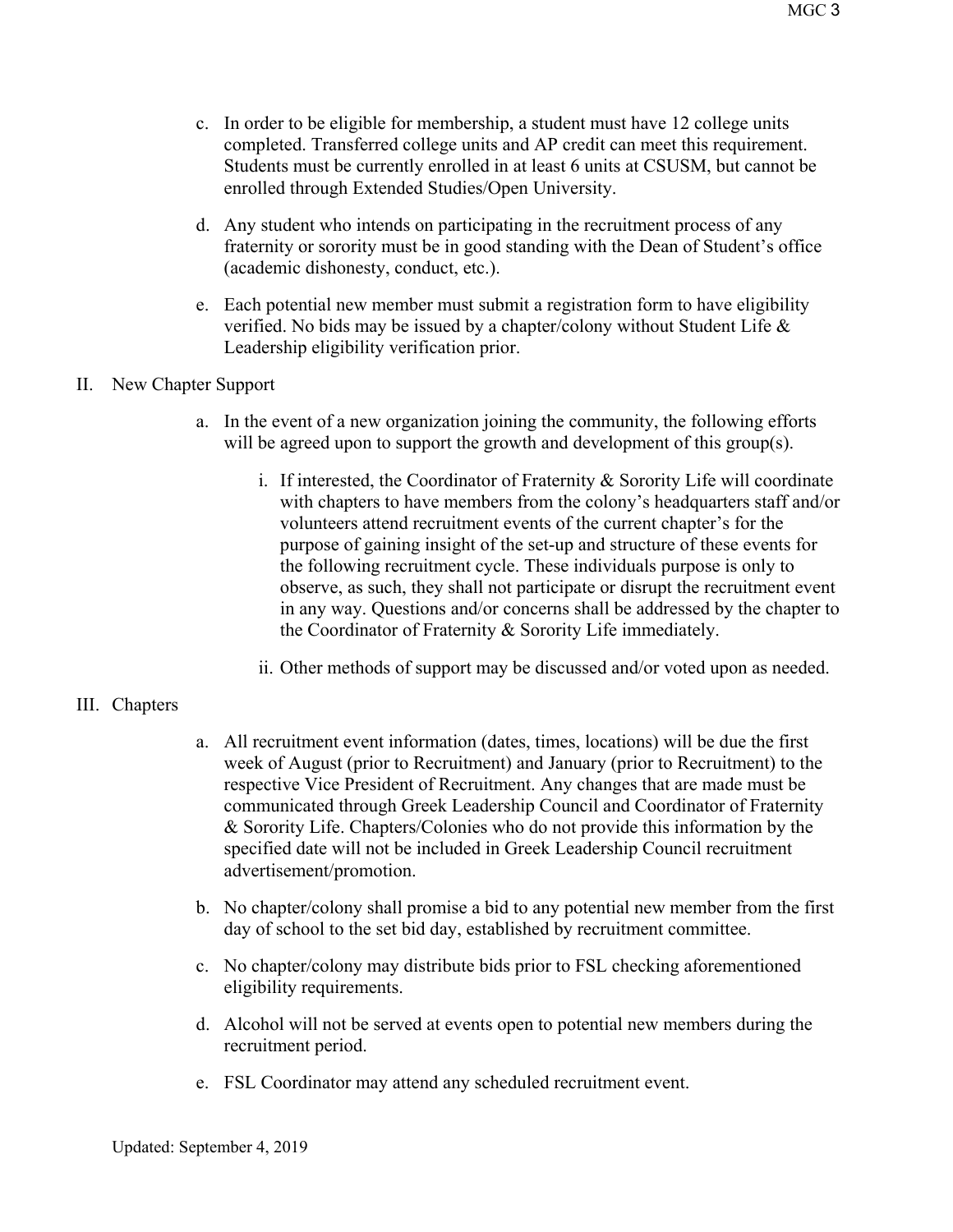- f. First year students who are ineligible for Informal Recruitment may attend open non-recruitment events (no member/invitation-only events) hosted by the chapter/colony(s).
- g. Tabling
	- i. Each individual chapter/colony may table prior to the Recruitment Week to promote their organizations' events. The chapter/colony must follow the university procedure for reserving space in order to do so.

## IV. Violations

- a. Violations of the Recruitment Rules should be reported to the respective Vice President of Recruitment.
- b. A first response will be to facilitate open communication between the involved chapter/colony presidents to resolve the conflict at the lowest level possible.
- c. Any violations of the Student Code of Conduct and/or behaviors that jeopardize student safety need to be reported to the Coordinator of Fraternity & Sorority Life immediately for review and inquiry.

## **Section III. Good Standing**

## (a.) Organizations

a. All qualifications for full membership to MGC must be adhered to. b. This organization shall adhere to Article IV. of the Greek Leadership Council Constitution when it comes to matters regarding Good Standing. [https://www.csusm.edu/sll/greek/GLC%20Const\\_Bylaws%202.24.161.pdf](https://www.csusm.edu/sll/greek/GLC%20Const_Bylaws%202.24.161.pdf)

c. Student Life and Leadership actively maintains record of the organizations which are and are not in good standing. If an organization within the MGC finds itself to be not in good standing, Student Life and Leadership will execute a support plan in order to help said chapter return to good standing.

## **Article III**. **Expansion**

## **Section I. The following procedures shall be followed in order to grant council membership to a new organization.**

**(a.)** The MGC shall follow the procedures already established by Fraternity and Student Life at California State University San Marcos, with regards to the expansion process.

**(b.**) Specifically speaking, the MGC will adhere to Article VI. of the Fraternity and Student Life Handbook.

<https://www.csusm.edu/sll/greek/FSL%20Handbook%202.8.17.pdf>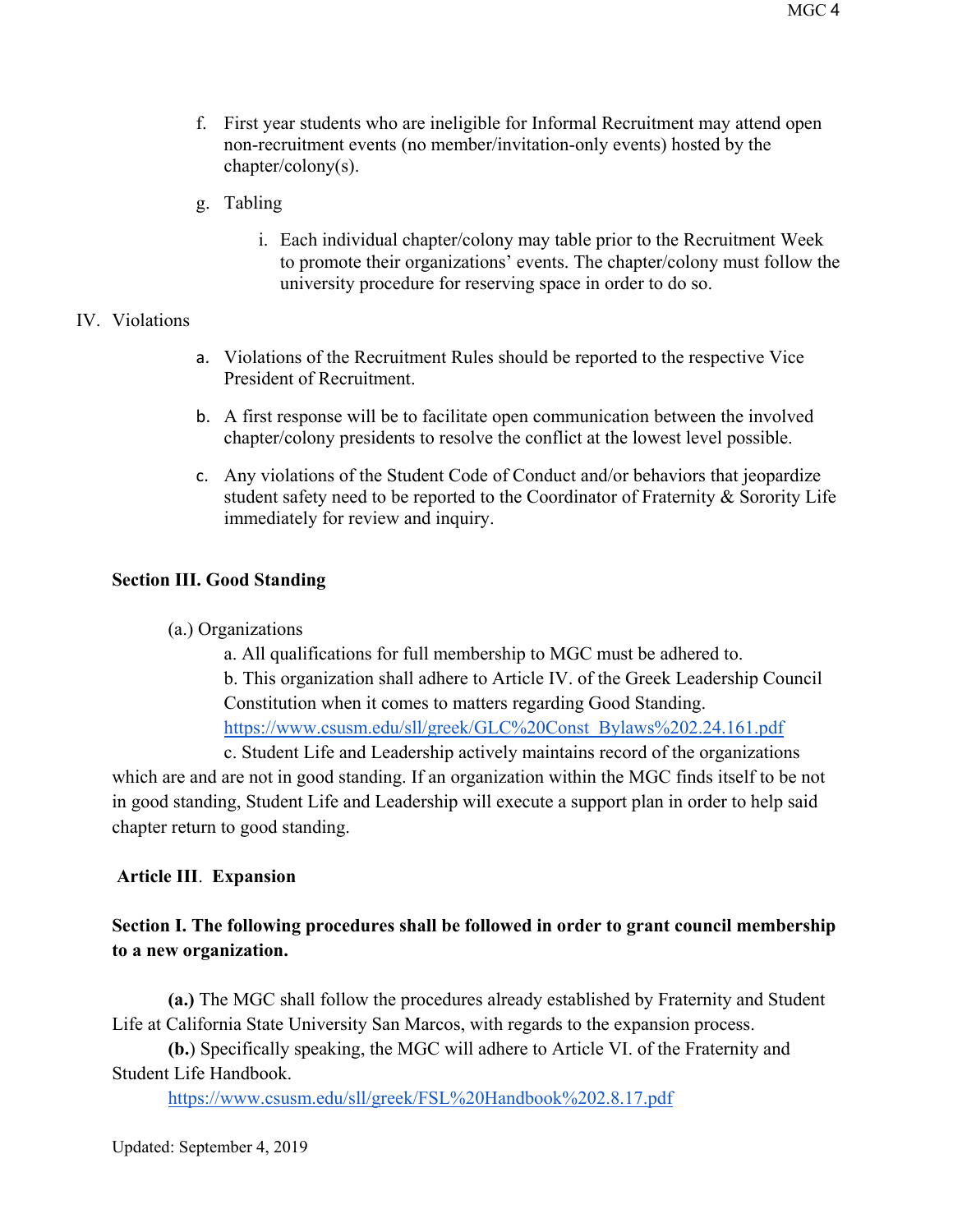#### **Article IV. Voting Privileges**

(a.) Each organization shall have **one** delegate at the voting table and thusly shall only be granted one vote.

(b.) The MGC President will only vote in the event of a tie.

(c.) Provisional status members are not able to vote.

(d.) The MGC Executive board, fraternity and sorority members at large, MGC/Student Life and Leadership advisor and chapter advisors may have a voice but are not allowed to vote.

#### **Article V. Officers**

#### **Section I. Elected Officers**

(a.)The Executive Board of the Multicultural Greek Council shall be comprised of the following officers (Feel free to make any adjustments in this section

- a. President
- b. Vice President-Internal
- c. Vice President-External
- d. Vice President -Multicultural Recruitment
- e. Vice President-Finance
- f. Vice President-Communication

(b.)The Executive Board of the Multicultural Greek Council shall have such powers and duties as described in the bylaws of the MGC at California State University San Marcos.

#### **Section II. Qualifications for MGC Executive Board Members**

(a.) Potential executive board members must be in good standing with California State University San Marcos and their respective colony/chapter.

(b.) Must be enrolled as a full time undergraduate student with no less than 6 units.

(c.) In order to be eligible, applicant must have a minimum cumulative GPA of 2.5 prior to nomination. If cumulative GPA falls below a 2.5 on a 4.0 scale forfeiture is not eminent, however, the officer in question shall be evaluated and the Multicultural Greek Council Executive Board will decide a course of action.

(d.) The Multicultural Greek Council will determine the date for selection of new officers.

(e.) The Executive Board positions of MGC can be held by members who may also be holding the same or other executive board positions within their chapter. (i.e. the vice president internal of their chapter can hold the executive position in MGC as vice president finance).

(f.) MGC President must have one active year within their chapter as a member.

#### **Section III. Election Process**

Updated: September 4, 2019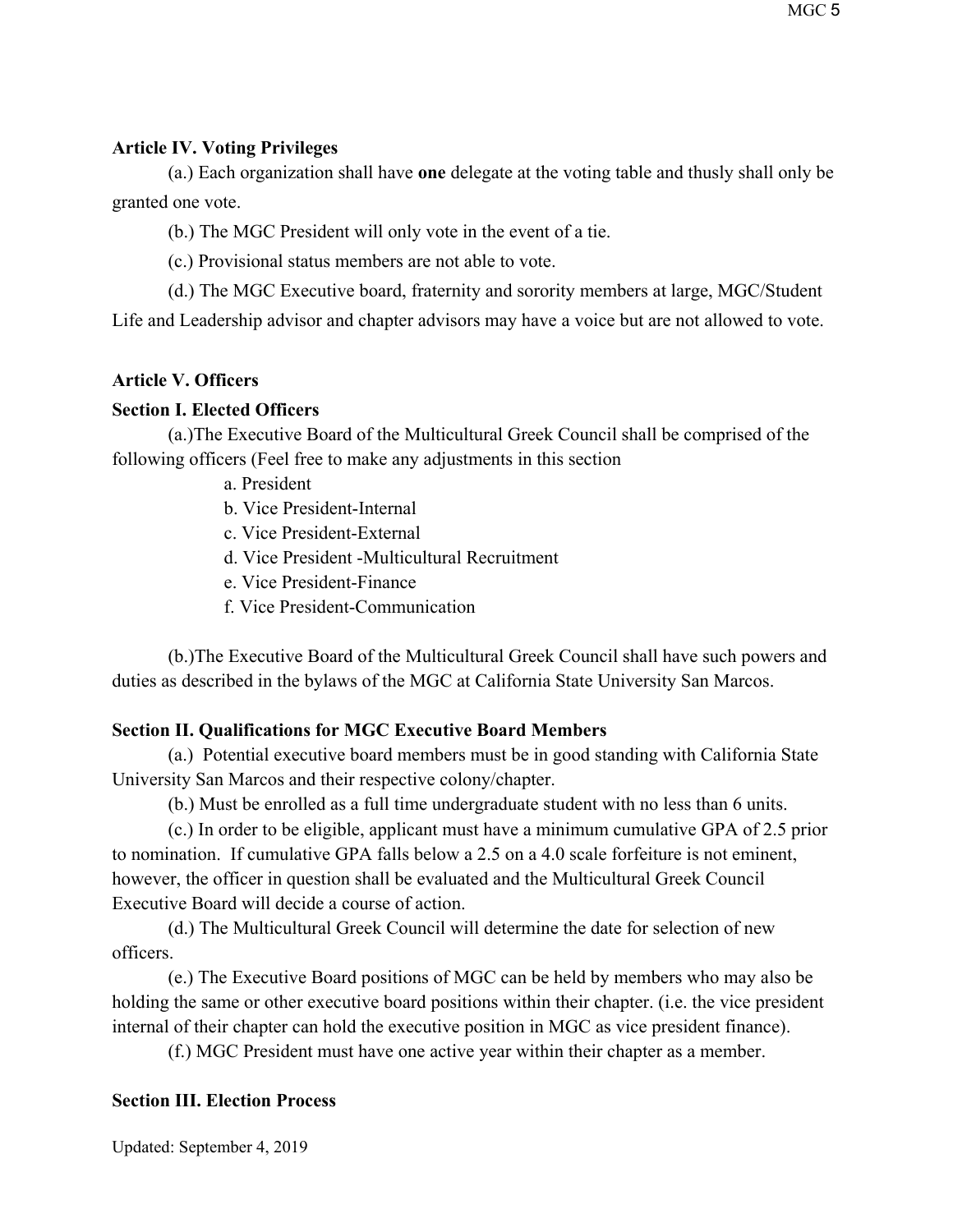(a.) Applicant presentation and selection of new officers shall take place with all current chapter and colony presidents, delegates, and Multicultural Greek Council advisor. The outgoing Executive Board Council is welcome to attend, but can only speak to their role, not individuals running, and does not have a vote.

a. Only chapters /colonies in good standing with the MGC will be allowed to be at the presentation/selection meetings.

(b.) The Multicultural Greek Council President shall only chair the meeting and will not vote except in the event of a tie.

(c.)Prospective Applicants shall present their qualifications and goals for the position for which they are contending.

(d.) After all applicants for the MGC have presented and left the room, the MGC President shall open the floor to discussion by the chapter/colony presidents and delegates.

(e.)Following the speeches, the MGC chapter presidents will vote by casting confidential ballots.

a. Voting members must remain unbiased when casting his or her vote.

b. Ballots will be collected by the MGC advisor and counted by the Greek Life Advisor and the Vice President Internal. A candidate must receive a simple majority vote of the MGC in order to be awarded the office.

(h.) It is also the intention of the MGC to have in place an effective transition process which will help the incoming executive board execute their tasks.

(i.) In the spirit of fairness and equal representation, there should, at any given time, be no more than three members from the same Greek organization sitting on the executive board. This is done to ensure that all organizations in the MGC will have equal representation

(j.) However, if an organization that is part of the MGC is unable to fulfill or forfeits their position on the executive board, it will be the duty of the entire existing executive board to decide which organization shall step in and fulfill said position.

(k.) A notice of forfeiture must be given to the executive board of the MGC prior to giving up a position on the executive board.

#### **Section V. Vacancy of Office**

(a.) Delegate vacancies shall be handled by the representative fraternity and/or sorority. It will be tasked to them to select a replacement within two weeks and to notify the MGC Vice President-Communication of the name, email address and telephone number.

#### **Section VI. Removal of Officers**

(a.) Any officer of the MGC who is not fulfilling their duties, may be removed by a ⅔ majority vote of the MGC Executive Council officers..

(b.) Any officer in the process of being removed shall be granted the opportunity to defend themselves in order to keep their position.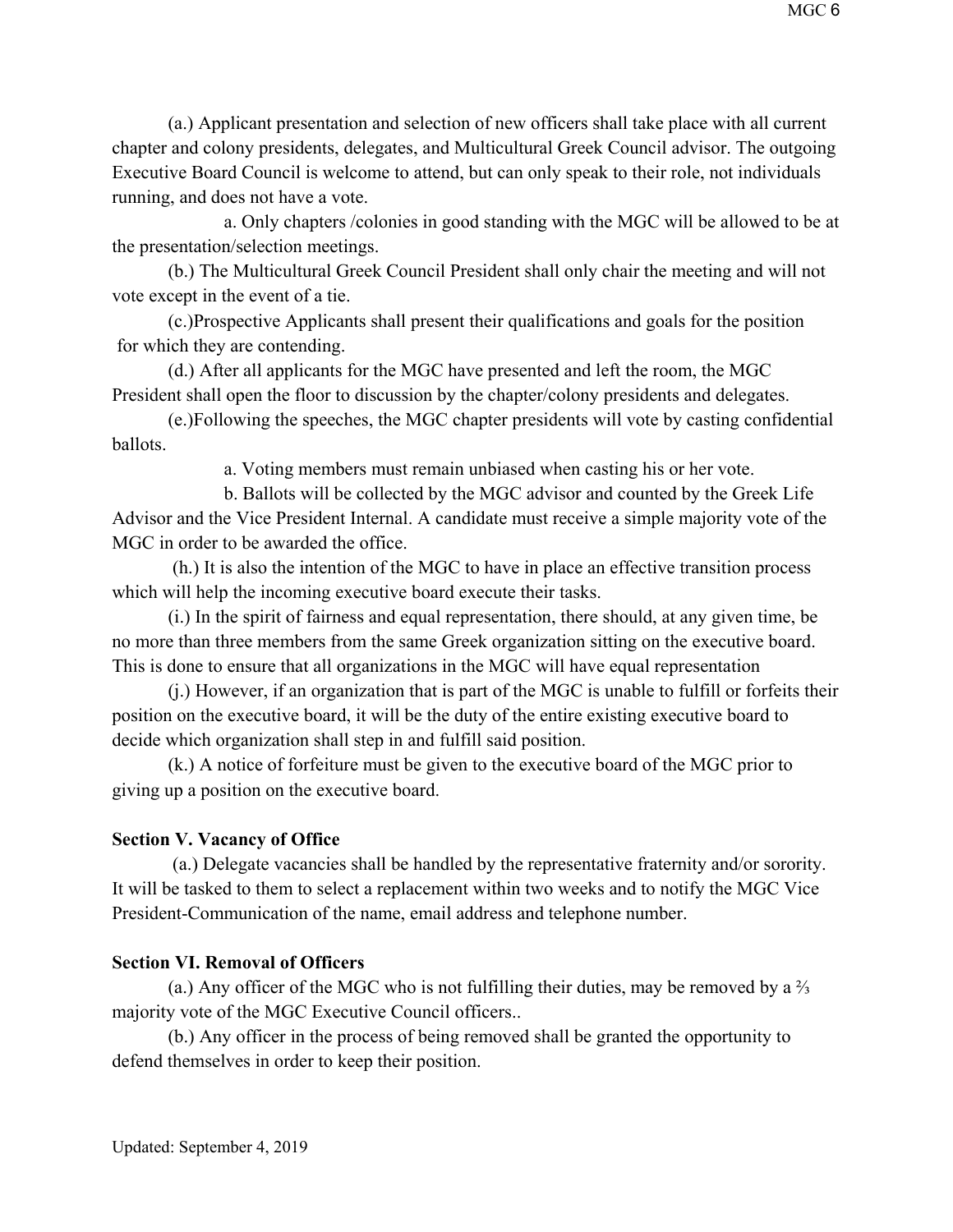### **Section VII. Duties of Executive Board**

(a.) The **President** shall:

a. Serve as the chair of the Executive Board

b. Be responsible for all aspects of the MGC and the fair representation of all organizations.

c. Shall vote only in the event of a tied vote.

d. Serve as the representative of the Multicultural Greek fraternity and sorority community to the University, Associated Students, Inc. of California State University San Marcos, and the larger San Marcos community.

e. Chair the meetings of the MGC in accordance to *Robert's Rules of Order.* 

f. Maintain regular contact and communication with MGC Executive Board, delegates, and all fraternity and sorority chapter/colony presidents.

g. Reserve the right to call emergency meetings within 48 hour notification.

h. Maintain a complete and up to date President's file, which will include a copy of the current California State University San Marcos Multicultural Greek Council Constitution, Bylaws and Standing Rules, the current budget, current correspondence and materials received from AFLV, NALFO, NPC, NIC and other pertinent materials.

i. The president of the Multicultural Greek Council will also serve as a liaison to the Greek Leadership Council. The president shall be required to attend the meetings of the Greek Leadership Council when it is deemed necessary.

j. Compile a report by the end of the term to pass on to new officers to be included in a document which will be given to new President when he/she assumes role.

k. Work hand in hand with the Vice President Internal to determine and adjudicate probationary status.

#### (b.) The **Vice President Internal** shall:

a. Serve as a member of the MGC Executive Board

b. Serve in the role of MGC President, should the current President be absent or no longer able to serve in this capacity.

c. Compile a report by the end of the term to pass on to new officers to be included in a document which will be given to the new Vice President when he/she assumes role.

d. Respond to the needs of the Multicultural Fraternity and Sorority Community through programs and outreach.

e. Meet with MGC Advisor as required.

f. Perform all other duties pertaining to the office.

g. Work hand in hand with the President to determine and adjudicate probationary status.

h. Overlook the academic standing of all the organizations that make up MGC.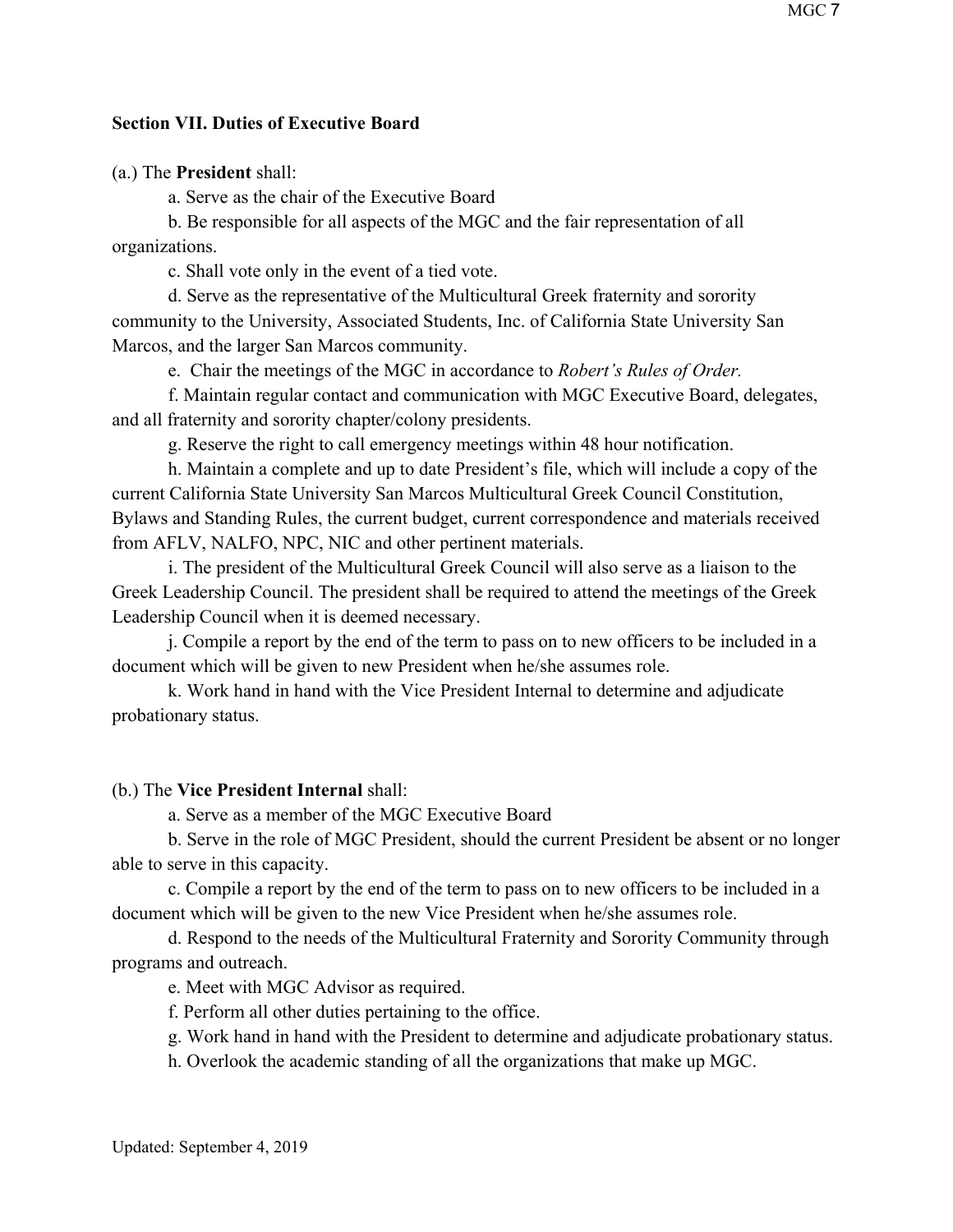i. Coordinate a committee with GLC delegates to form a philanthropic "greek week" event.

j. The Vice President Internal shall also be a member of the MGC Judicial Board.

### (c.) The **Vice President External** shall:

a. Serve as a member of the Executive Board.

b. Oversee the implementation of involvement in programs which are related to philanthropy, service and community engagement.

c. Coordinate and organize at least one event within the year for the Multicultural Greek Council around philanthropy and community service.

d. Research and present opportunities for collaboration between the Greek Leadership councils and the respective councils.

e. Meet with the MGC Advisor as needed.

f. Perform all other duties pertaining to the office.

g. Compile a report by the end of the term to pass on to new officers to be included in a document which will be given to the new Vice President when he/she assumes role.

### (d.) The **Vice President-Multicultural Recruitment** shall:

a. Serve as a member of the Executive Board.

b. Establish and work with a Men's Recruitment committee and Women's recruitment committee during period of formal recruitment.

c. In consultation with the Vice President of Communication, be responsible for all aspects of Multicultural recruitment promotion and publicity.

d. Plan and execute multicultural greek events during formal period of recruitment.

e. Meet with the Student Life and Leadership Advisor to set and regulate the recruitment calendar, procedures, evaluation of recruitment and rules.

f. Disaffiliate from their respective chapters during periods of formal MGC recruitment.

g. Perform all other duties pertaining to the office of MGC VP-Multicultural Recruitment.

h. Work to establish a conjoined Multicultural Kickoff/Showcase event whose purpose shall be to showcase the best that the organizations that comprise the MGC have to offer to potential new members.

i. Compile a report by the end of the term to pass on to new officers to be included in a document which will be given to the new Vice President when he/she assumes role.

## (e.) The **Vice President-Finance** shall:

a. Serve as a member of the Executive Board.

b. Supervise the issuance of all checks and monetary disbursements by MGC through ASI.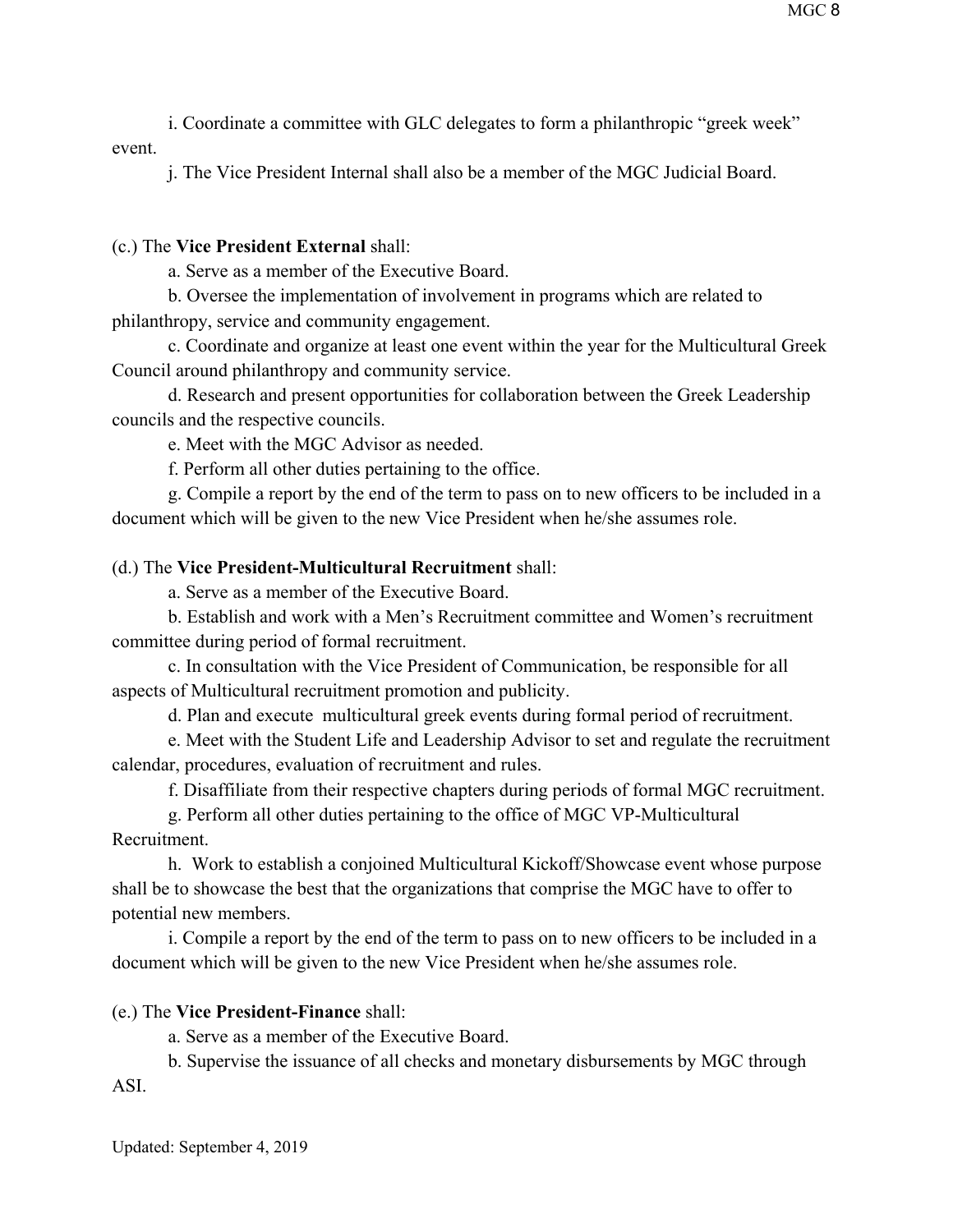c. Assess and collect dues each semester.

d. Prepare an annual budget for the approval by the delegates for the next fiscal year. Said budget will be reviewed at the end of the Fall semester to re-appropriate funds as needed.

e. Issue a financial report at every MGC meeting.

f. Compile and maintain budgets for all MGC activities.

g. Keep accurate records of all transactions and accounts.

h. Meet with MGC Advisor as needed.

i. Perform all other duties pertaining to the office.

j. Establish fundraisers to build up a reserve of money for recruitment events and/or sponsorships, etc.

k. Compile a report by the end of the term to pass on to new officers to be included in a document which will be given to the new Vice President- Finance when he/she assumes role.

l. Ensure that the council will follow the proper cash handling policies.

#### (f.)The **Vice President-Communication** shall:

a. Serve as a member of the Executive Board.

b. Record the minutes of the MGC meetings and maintain files.

c. Provide each chapter/colony with a copy of the minutes for their own use.

e. Keep, organize, and maintain all MGC documents on Box.

f. Coordinate all official correspondence of MGC via social media.

g. Maintain the Fraternity and Sorority Community Calendar with direct input from the MGC delegates.

h. Meet with the MGC advisor as needed.

i. Perform all other duties pertaining to the office

j. Maybe be in charge of meetings.

k. Be in charge in the case that the Vice President Internal and Vice President External are not able to assume their charge.

l. Compile a report by the end of the term to pass on to new officers to be included in a document which will be given to the new Vice President when he/she assumes role.

#### **Article VI. Meetings**.

## **Section I. Conducting Meetings**

(a.) All MGC meetings shall be conducted according to *Robert's Rules of Order*.

## **Section II. Regular meetings, Special meetings and committee.**

a. Regular meetings-MGC shall hold at least one regular meeting every other week during the academic year. The incoming MGC Executive Board and Delegates will convene by the end of the semester following their elections to determine the day, time, and location for the next semester.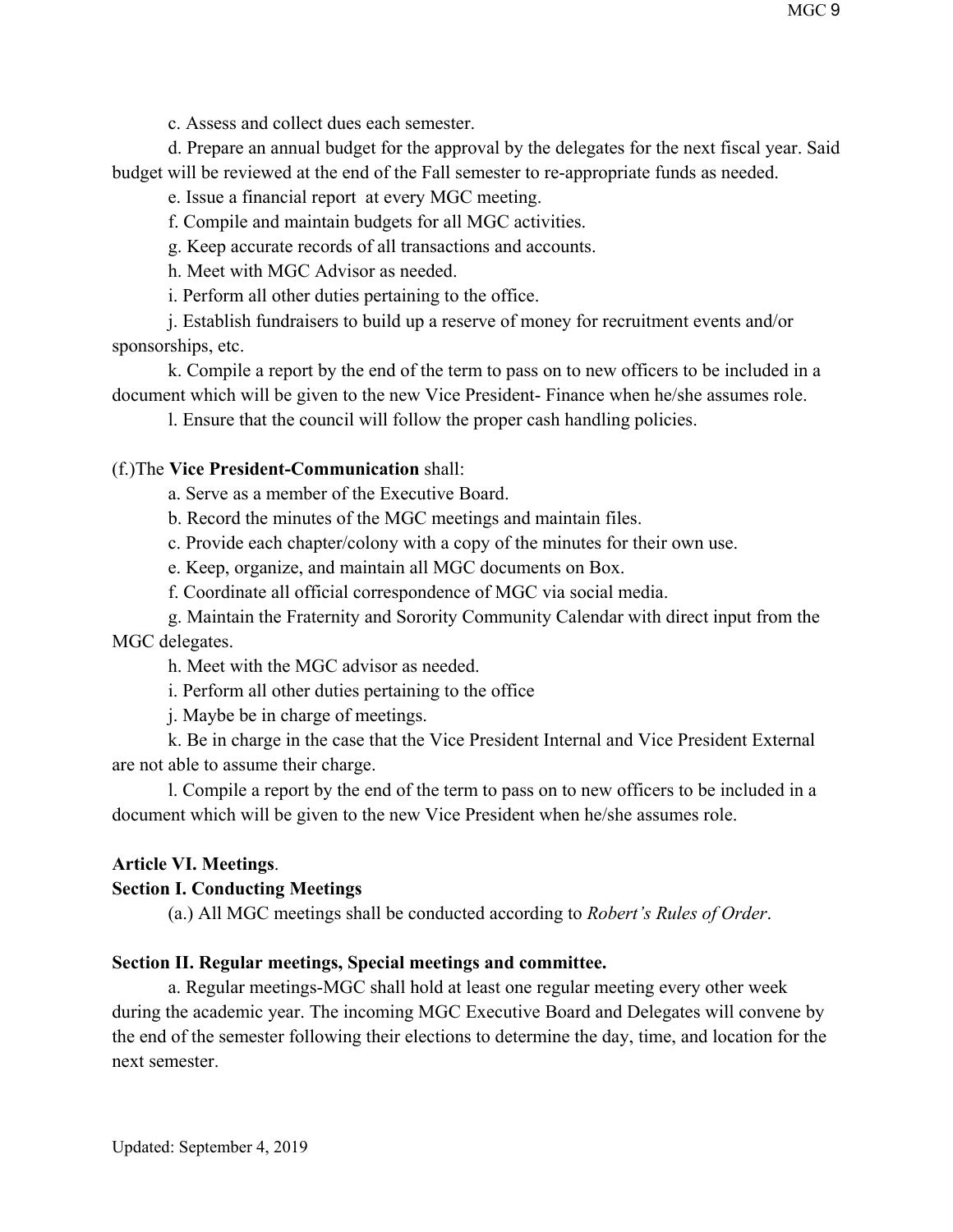b. Special meetings-Special meetings may be called at the discretion of the President by a majority vote of the MGC within a 48 hour notice.

c. Committee meetings- these meetings may be called by the Vice President in charge of the event or the leader of the committee presiding over that committee when deemed necessary.

### **Section III. Delegates**.

b. The delegate from each organization shall be responsible for notifying their respective chapter/colony members of all regular and special meetings of the MGC.

### **Section IV. Quorum**.

a. Quorum shall be set at ⅔ of the full council. Quorum is the minimum number of Executive Board Officers and Delegates needed present in order to conduct business.

## **Section V. Loss of Rights to Participate in Meetings.**

a. Any organization which has failed to pay dues by the designated due date will have their voting rights and privileges suspended except discussion privileges until such time all debts are paid.

## **Section VI. Probationary Status**

(a.) The following shall result in an organization being placed on probationary status:

a. Failure to pay the required MGC dues and/or fines by the completion of the semester of deadline designated by the Vice President of Finance.

b. Any organization that has failed to maintain the cumulative 2.5 GPA for a total of two semesters.

(b.) Organizations with a probationary status shall have the following rights and responsibilities:

a. Voice on all issues, including officer elections and judicial matters

- b. Participate in all MGC sponsored events.
- c. Submit monthly progress reports until Active Status is obtained.
- D. Progress reports must reflect the objective of each event held.
- e. Progress reports must be submitted to the Vice President-Internal.
- f. Comply with all MGC policies as well as CSU San Marcos policies/guidelines.
- g. Maintain a record of satisfactory attenddance of chapter delegate at meetings.
- h. Chapter must maintain a cumulative semester grade point average of at least 2.5.

(c.) Members of a chapter on probationary status are restricted from serving on the MGC Executive Board.

## **Article VII. Financial Responsibilities.**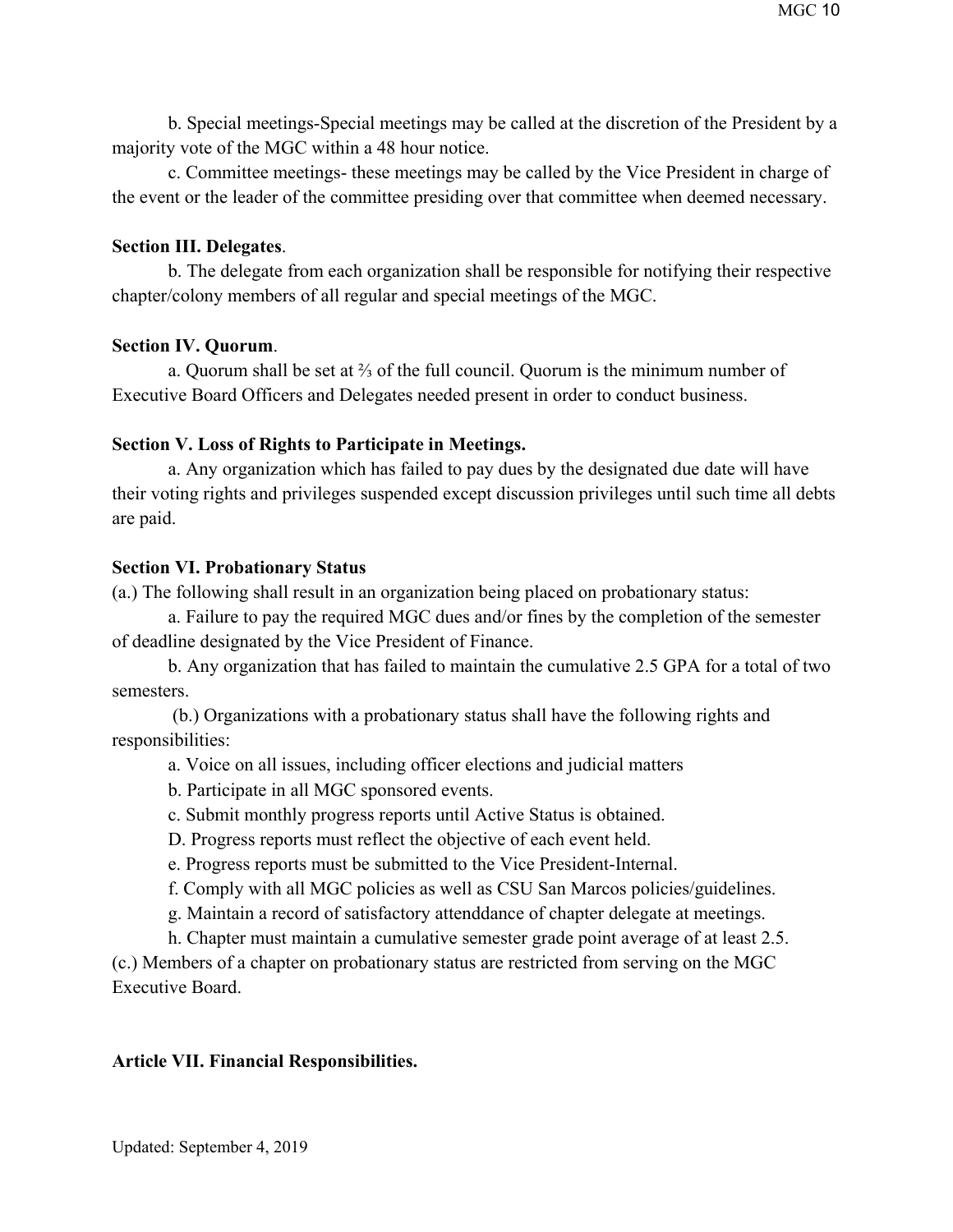### **Section I. Collections**

(a.) All money collected from the MGC shall be receipted and then deposited into the MGC ASI account by the Vice President Finance, president, and the MGC Advisor.

### **Section II. Dues**.

(a.) All MGC expenses shall be financed each semester by charging each member of an organization a semester fee, dues, as set by the MGC Executive Board and approved by the Council.

(b.) Dues for the Multicultural Greek Council will be set at \$8.00 per member.

(c.) Dues must be paid in full by November  $30<sup>th</sup>$  and March  $30<sup>th</sup>$  to maintain full voting privileges.

## **Article IX. Constitutional Review and Amendments.**

(a.) These bylaws may be amended by a two thirds majority vote of the delegates of the MGC provided notice of the proposed amendment has been given in writing at the preceding regular meeting.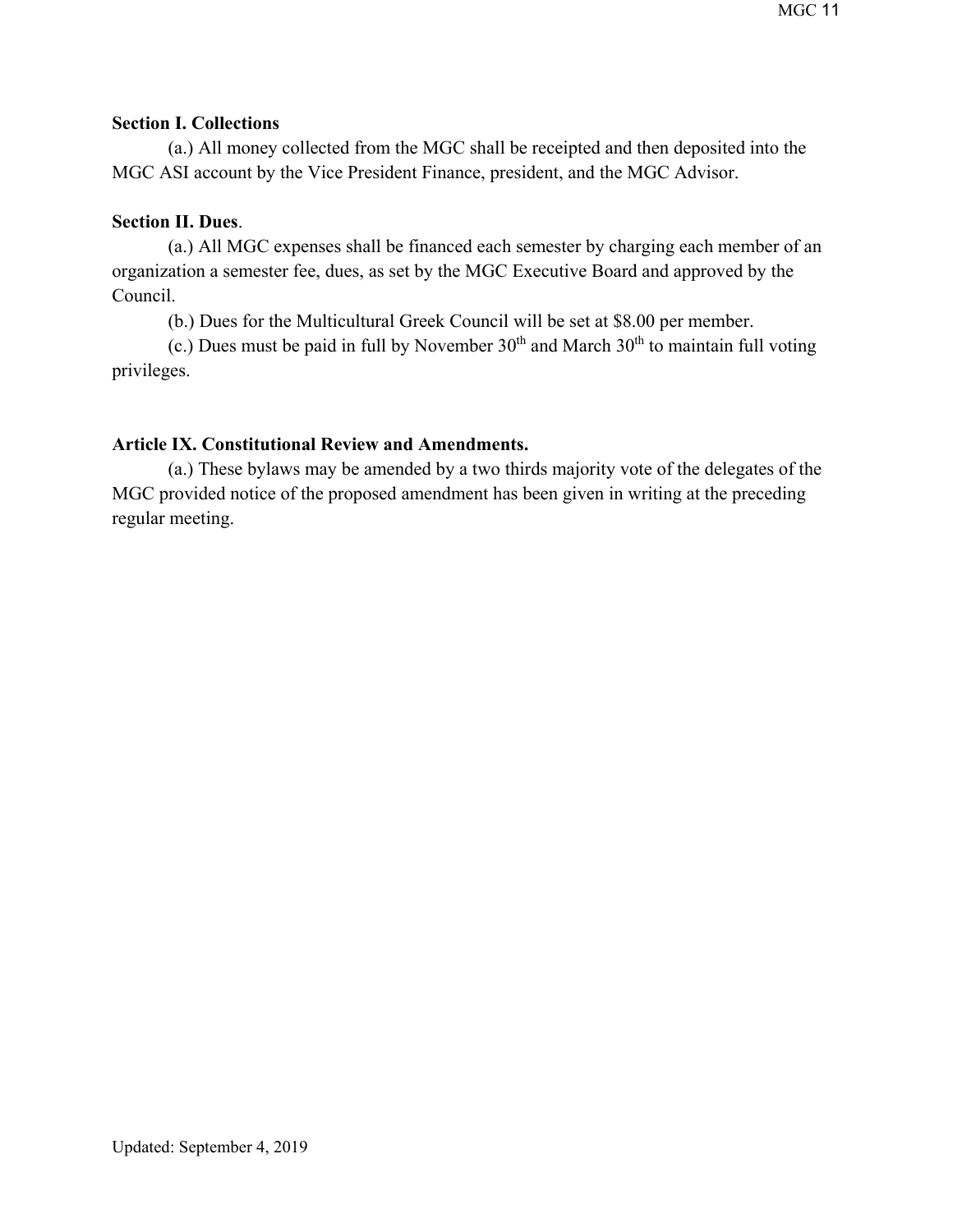Let it be known that on October 18, 2017 the Constitution and Bylaws of the Multicultural Greek Council of California State University San Marcos, were completed and approved by the members of *Alpha Pi Sigma Sorority Inc., Alpha Psi Rho Fraternity Inc., Nu Alpha Kappa Fraternity Inc., Omega Psi Phi Fraternity Inc., Sigma Gamma Rho Sorority Inc., and alpha Kappa Delta Phi Sorority Inc.*. The chief executives of the following six organizations, along with their Vice Presidents and/or Council Delegates, will sign below in order to show their faith in the Multicultural Greek Council Constitution and Bylaws:

## *The Epsilon Chapter of Alpha Pi Sigma Sorority Inc.*

President \_\_\_\_\_\_\_\_\_\_\_\_\_\_\_\_\_\_\_\_\_\_\_\_\_\_\_\_\_\_\_\_\_\_

Vice President **Willem** 

Council Delegate

## *The Gamma Chapter of Alpha Psi Rho Fraternity Inc.*

President

Vice President

| Council Delegate |
|------------------|
|                  |

*The Chi Chapter of Nu Alpha Kappa Fraternity Inc.* 

President

Vice President

Council Delegate